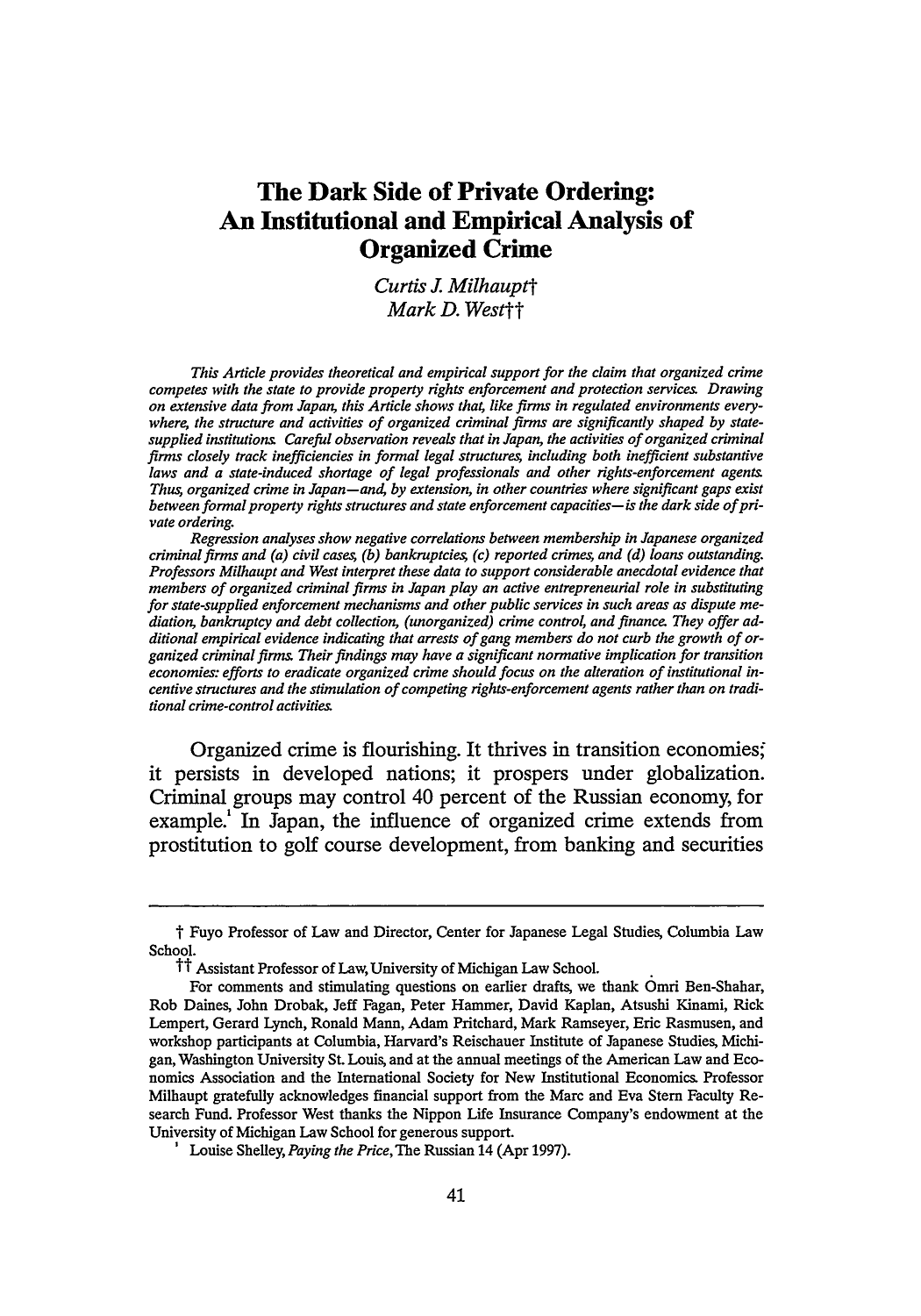to disaster relief.<sup>2</sup> In the United States, mob developments continue to make front-page headlines.<sup>3</sup> In recognition of the severity of the problem, both the United Nations and the **G8** have begun to devote resources to combating international organized crime.'

**Why** does organized crime emerge, and what function does it play in an economy? Despite a growing recognition of the vulnerability of developing societies and emerging democracies to this problem, and continued study of the phenomenon in mature economies, no consensus exists even on the definition of organized crime, **<sup>5</sup>**much less on the

**'** See, for example, Raymond Bonner with Timothy L. O'Brien, *Activity at Bank Raises Suspicions of Russian Mob Tie,* NY Times **Al** (Aug 19,1999); Joseph Berger, *Gotti Pleads Guilty to*

See M. Cherif Bassiouni and Eduardo Vetere, eds, *Organized Crime: A Compilation of UN Documents 1975-1998* (Transnational 1998); Diane Coyle, *The Dark Side of Globalisation* Where the Black Economy Thrives: Diane Coyle on Why the G8 is Worried About Crime, The Independent 24 (May 14,1998).

Academic definitions abound. One leading organized crime text defines organized crime merely as "a nonideological enterprise that involves a number of persons in close social interaction, organized on a hierarchical basis for the purpose of securing profit and power by engaging in illegal and legal activities." Howard Abadinsky, *Organized Crime* 7 (Nelson-Hall 2d ed 1985); another posits that "[o]rganized criminal groups are simply business organizations operating under many different management structures and dealing in illegal products." Denny E Pace and Jimmie C. Styles, *Organized Crime: Concepts and Control* 21 (Prentice-Hall 2d ed 1983). Richard Posner defines organized crime as "criminals organized into illegal firms **...** operating in such criminal fields as loansharking, prostitution, gambling, and narcotics but also in legitimate fields as well, and employing violence and the corruption of police as key business methods." Richard A. Posner, *Economic Analysis of Law* 242 (Little, Brown 4th ed 1992). Diego Gambetta describes the Italian mafia as "that set of firms which **(1)** are active in the protection industry under a common trademark with recognizable features; (2) acknowledge one another as the legitimate suppliers of authentic mafioso protection; and (3) succeed in preventing the unauthorized use of their trademark by pirate firms." Diego Gambetta, *The Sicilian Mafia: The Business of Private Protection 155* (Harvard 1993).

Policymakers likewise disagree. Since 1992, the United Nations Economic and Social Council Commission on Crime Prevention and Criminal Justice has struggled without success toward a definition. See M. Cherif Bassiouni and Eduardo Vetere, *Towards Understanding Organized Crime and its Transnational Manifestations,* in Bassiouni and Vetere, eds, *Organized Crime: A Compilation of UN Documents 1975-1998* xxvii (cited in note 4) (distinguishing organized crime from other criminal groups and legitimate enterprises occasionally employing criminal means). In the U.S., the Racketeer-Influenced and Corrupt Organization Act (RICO), Organized Crime Control Act of 1970, Pub L No 91-452, 84 Stat 941, codified at 18 USC §§ 1961-68 (1994), the primary legal weapon against organized crime in the United States, contains no clear definition of its target. Although it initially included an amendment that would have criminalized membership in the "Mafia" or "La Cosa Nostra," see Organized Crime Control Act of 1970, **S** 30, 91st Cong, 2d Sess (Oct 7, 1970), in **116** Cong Rec H 35343 (Oct 7, 1970) (amendment proposed by Representative Biaggi), the amendment was eventually rejected, both on the grounds that it violated the Equal Protection Clause, and because it was an underinclusive definition of organized crime. Id at H 35344-46. See also Gerard E. Lynch, *RICO: The Crime of Being a Criminal, Parts I & II,* 87 Colum L Rev **661,** 685-86 (1987) (discussing the constitutional and political drawbacks of criminalizing "mafia" membership only); Gerard E. Lynch, *RICO: The Crime of Being a Criminal, Parts III & IV,* 87 Colum L Rev 920,937-45 (1987) (discussing "the enterprise

See, for example, Henry Sender, *Mafia Capitalism: Just the Tip of the Iceberg?,* Japan J 25 (1991).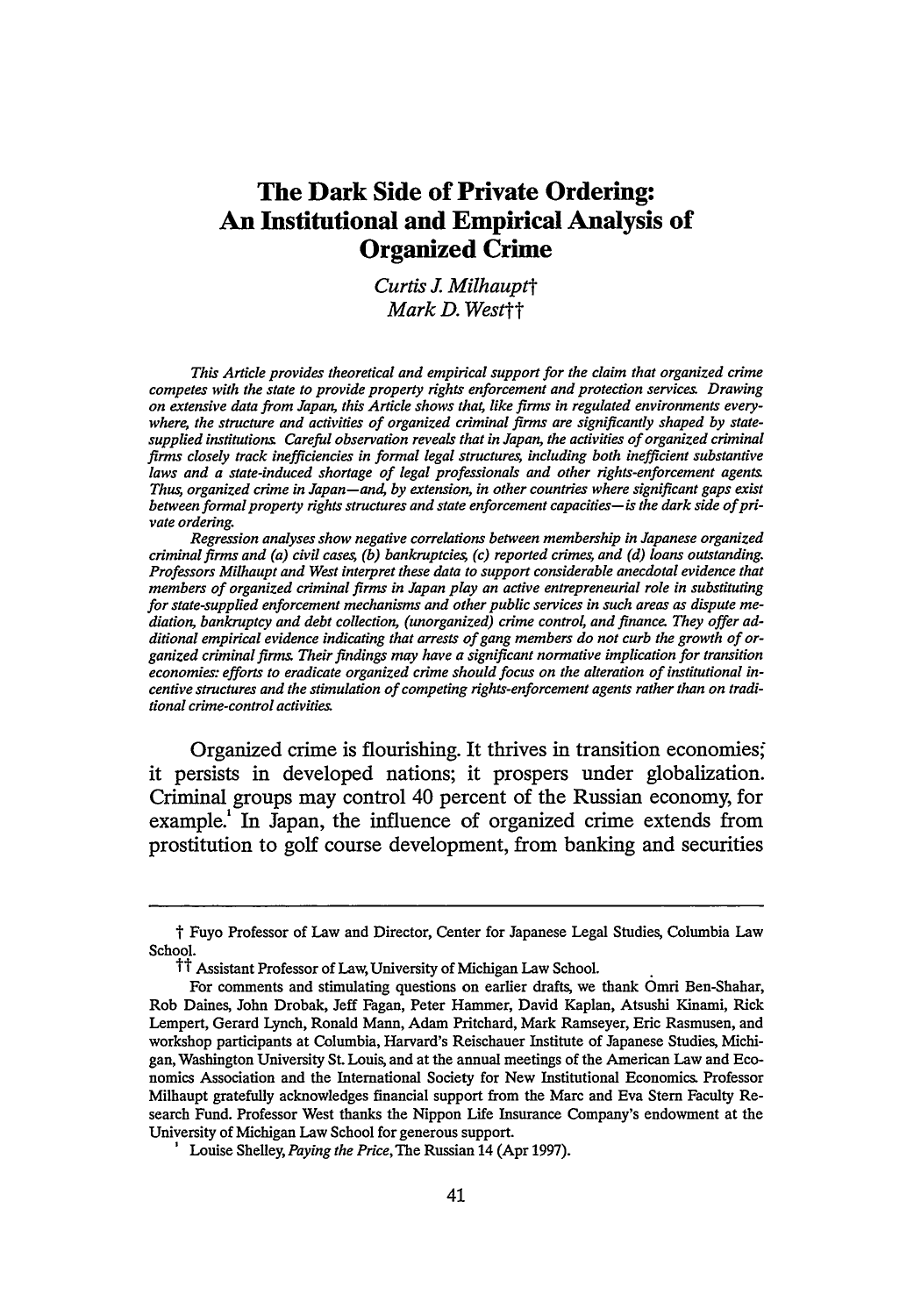more theoretically fundamental and practically significant questions. Without a richer understanding of the phenomenon, organized crime will continue to thrive because the roots of the problem will remain unexposed.

This Article draws on new institutional economics literature and extensive empirical analysis to show that the structure and activities of organized criminal groups are significantly shaped by the state. Organized crime, we argue, is the dark side of private ordering-an entrepreneurial response to inefficiencies in the property rights and enforcement framework supplied by the state.

A substantial literature has exposed the bright side of private ordering. Many scholars have shown that over a wide range of human activity, informal norms provide efficient and effective mechanisms to govern conduct. Occasionally a commentator will note that not all private ordering arrangements result in efficient norms, or that private ordering is subject to the same collective action problems that plague formal lawmaking processes.<sup>7</sup> These cautionary asides in the literature, however, are rare and have never been developed into a robust theory of the organized, private exploitation of defects in state structures. We seek to provide analytical and empirical support for such a theory by focusing on a simple fact: in order to be effective, private ordering often requires the participation of intermediaries who possess information, time, and skill-intermediaries we refer to as rights-enforcement agents and information agents. In the United States, these roles are typically filled by lawyers or other organized professionals, who, to borrow Ronald Gilson's famous phrase, function as "transaction cost engineers." When property rights and enforcement institutions are

offense").

**<sup>6</sup>**See, for example, Robert C. Ellickson, *Order Without Law: How Neighbors Settle Disputes* 280-83 (Harvard 1991) (concluding that value maximizing norms, not law, are central to social order); Mark D. West, *Legal Rules and Social Norms in Japan's Secret World of Sumo,* 26 J Legal Stud 165, 187 (1997) (demonstrating that private rules and norms can effectively be used to maximize wealth); Lisa Bernstein, *Opting Out of the Legal System: Extralegal Contractual Relations in the Diamond Industry,* 21 J Legal Stud 115, 157 (1992) (arguing that private dispute resolution in the diamond industry is superior to recourse to the legal system); Robert Cooter and Janet T. Landa, *Personal Versus Impersonal Trade: The Size of Trading Groups and Contract Law,* 4 Intl Rev L & Econ **15,** 21-22 (1984) (arguing that trading groups are a response to inefficient legal structures).

See Robert D. Cooter, *Decentralized Law for a Complex Economy: The Structural Approach to Adjudicating the New Law Merchant,* 144 U Pa L Rev 1643,1678-94 (1996) (describing "community failures"). See also Eric A. Posner, *Law, Economics and Inefficient Norms,* 144 U Pa L Rev 1697, 1698, 1705-10 (1996) (providing examples of inefficient norms).

**<sup>&#</sup>x27;** See Ronald J. Gilson, *Value Creation by Business Lawyers: Legal Skills and Asset Pricing,* 94 Yale L J 239,255 (1984) (arguing that "[l]awyers function as *transaction cost engineers,* devising efficient mechanisms which bridge the gap between capital asset pricing theory's hypothetical world of perfect markets and the less-than-perfect reality").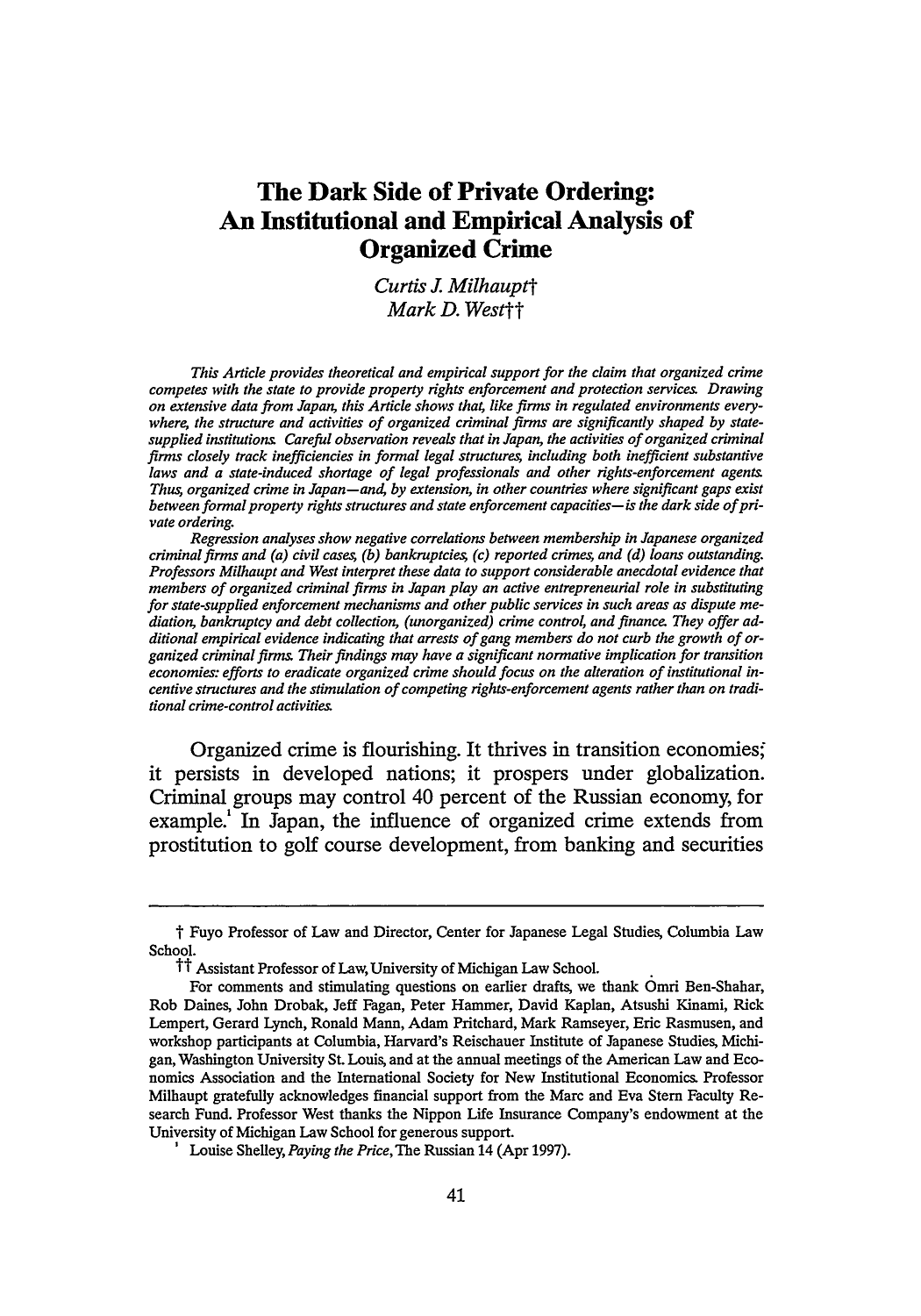[67:41

misaligned, however, these agents may emerge from sources operating outside the bounds of established legal and social norms. Illicit entrepreneurs, then, substitute for state-supplied or state-sanctioned public services, especially as alternative enforcers of property rights. This "dark-side private ordering," heretofore overlooked by theorists, provides a convincing explanation for the emergence and role of organized crime in both developed and developing economies.

To explore the linkage between state-sponsored institutions and illicit organizations, we provide an in-depth theoretical and empirical analysis of organized crime in Japan. Although caution is warranted when drawing general conclusions from the experience of a single country, Japan provides unusually fertile ground for such a study. Private ordering is often seen as a key component of Japanese policy success in such diverse areas as crime prevention, civil dispute resolution, and labor relations.<sup>9</sup> Counterintuitively, however, Japan shares important parallels with transition economies: it has an institutional environment rife with incentives for the creation of alternative (illicit) enforcement mechanisms and a very active network of organized criminal groups.<sup>10</sup> Yet unlike virtually any other country, Japan also provides a wealth of relevant but unexplored data on organized crime." As explored below, the Japanese experience offers insights into organized crime in environments as diverse as Russia and Sicily.

Multiple regression analysis of the data from Japan supports substantial anecdotal evidence that members of organized crime in that country play an active entrepreneurial role in substituting for statesupplied property rights and enforcement mechanisms in such areas as dispute mediation, real estate foreclosure, corporate monitoring, lending, and (unorganized) crime control. We offer additional empirical evidence suggesting that the success of organized crime prevention may rest more heavily on the design of state-supplied institutions than on traditional anti-crime strategies. Our empirical analysis thus supports a significant normative claim: To combat organized crime most

**<sup>&#</sup>x27;** See, for example, John Owen Haley, *The Spirit of Japanese Law* 38,79,134-39,199 (Georgia 1998).

**<sup>&</sup>quot;** See *Twelve Percent of Japanese Consider Mobsters a "Necessary Evil",* Agence France Presse (Apr 19, 1993) ("According to the Japanese police, the criminal underworld numbers about 90,000 members in 3,300 gangs.").

U.S. data on organized crime is surprisingly sparse. See, for example, David J. Fried, *Rationalizing Criminal Forfeiture,* 79 J Crim L & Criminol 328, 360-61 n 146 (1988) (noting "extreme scantiness and unreliability of the data available" and "extreme uncertainty of the data" about income attributable to crime). Data on **U.S.** street gangs vary widely as well. See, for example, G. David Curry, Richard A. Ball, and Robert J. Fox, *Gang Crime and Law Enforcement Record Keeping,* National Institute of Justice Research in Brief **I** (June 1994) (detailing problems in definitions, recording, and reporting of gang-related information).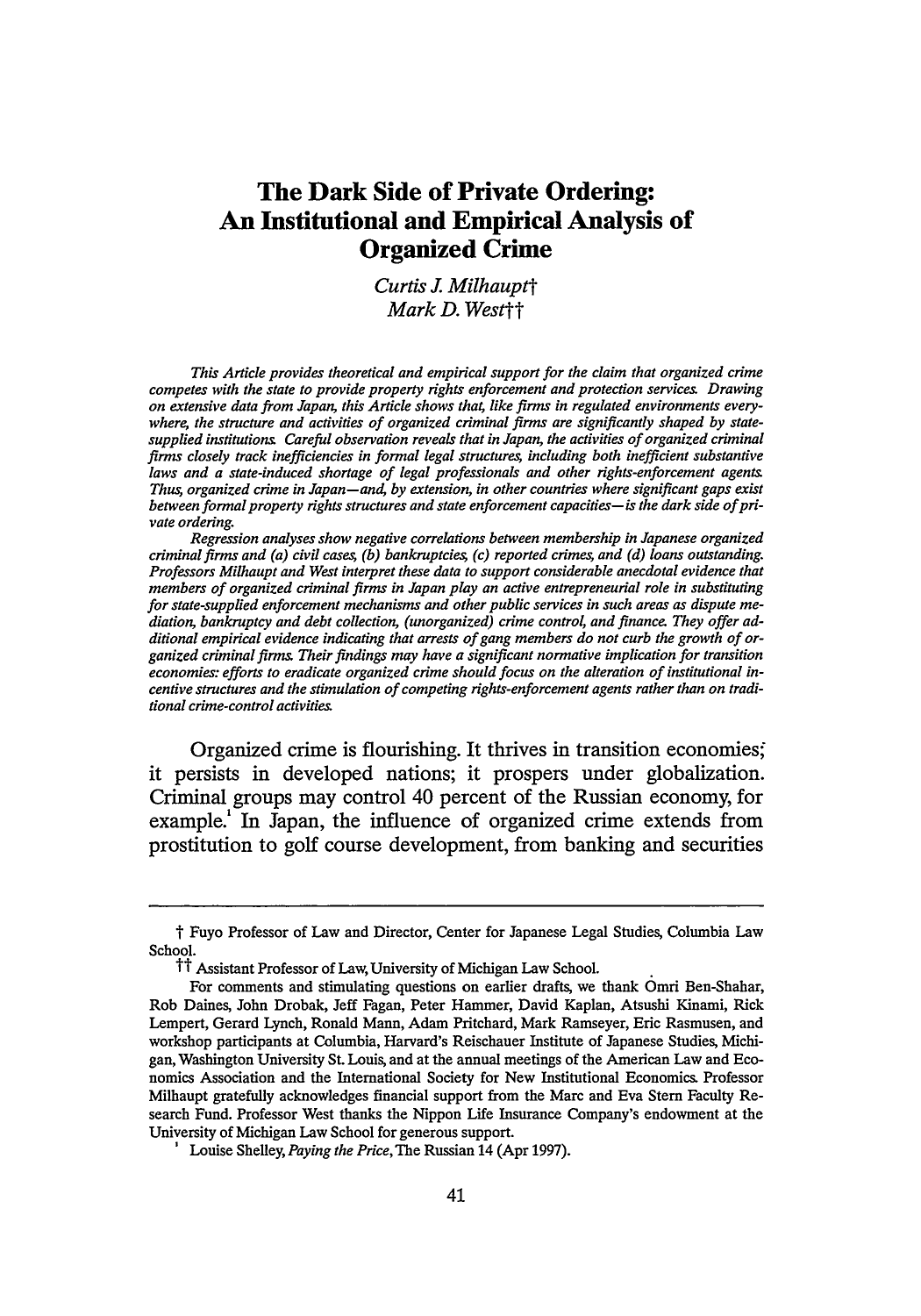effectively, a state should alter its institutional incentive structure and introduce additional rights-enforcement agents.

Although we rely on the Japanese experience for data, our discussion has more universal import. The state acts as an institutional  $\text{designer}^2$  in any economy, determining, among other things, which business activities will be criminalized and which will be actively encouraged. How the state performs in this capacity affects not only the development of legitimate organizations, but of illicit ones as well. In the spectrum of property fights structures and regulated business activities, Japan lies between the United States and more heavily statecontrolled systems such as the former Soviet Union." Each of these systems features its own brand of organized crime, reflecting the institutional environment in which it evolved." The universal point emerging from our study is that where the state fails to get the institutions "right," it invites dark-side private ordering to fill in the gaps."

**"** In the U.S., organized criminal firms-the mafia among others-have traditionally operated in black market and gray market activities, selling commodities and services that consumers want but that the state declares illegal (creating black markets for drugs or alcohol during Prohibition) or prices out of the market by inefficient regulation (creating gray markets in the garment or transportation industries). Organized crime firms flourished in Nevada until prostitution was legalized, and all over the U.S. under the Volstead Act during Prohibition. See, for example, Humbert **S.** Nelli, *The Business of Crime: Italians and Syndicate Crime in the United States* 143-78 (Oxford 1976) (describing the crime syndicates that flourished in the wake of the Eighteenth Amendment).

In the former Soviet Union, the state regulated virtually all economic activity through direct participation in the planning and production processes. Because so much economic activity was so heavily regulated, the activities of criminal firms in the Soviet Union were indistinguishable from the activities of firms that we would consider to be legitimate businesses in well functioning capitalist economies. See, for example, Stephen Handelman, *Comrade Criminal. Russia's New Mafiya* (Yale 1995) (noting that organized crime in the former Soviet Union controlled trade in "spare parts, automobiles, timber, caviar, and gems"). In post-Soviet Russia, organized crime filled the vacuum created by the disintegration of state control. See Louise I. Shelley, *Post-Soviet Organized Crime: A New Form of Authoritarianism,* 2 Transnational Organized Crime 122 (1996). As will be shown below, Japanese organized crime plays a role somewhere between that of its counterparts in the United States and Russia: neither operating exclusively in illegal territory nor substituting for a dysfunctional state apparatus.

Organized crime is more limited in the U.S. because the U.S. never went through the type of "overnight" property rights transformations that occurred in Japan and Russia. These rapid property rights developments created greater opportunities to exploit inefficiencies in state structures. Some systems compound the problem of weak property rights enforcement with weak government, which leads to public corruption rather than to privately organized crime. See Andrei Shleifer and Robert W. Vishny, *Corruption,* **108** Q J Econ 599,615 (1993) (concluding that a weak central government facilitates corrupt agencies and bureaucracies).

Masahiko Aoki, *The Japanese Firm as a System of Attributes: A Survey and a Research Agenda,* in Masahiko Aoki and Ronald Dore, eds, *The Japanese Firm: The Sources of Competitive Strength* 11,30 (Oxford 1994).

**<sup>&</sup>quot;** Curtis J. Milhaupt, *Property Rights in Firms,* 84 Va L Rev 1145,1166,1177-78 (1998) (arguing that Japan occupies a middle ground with respect to property rights and regulatory policy between the U.S. and South Korea).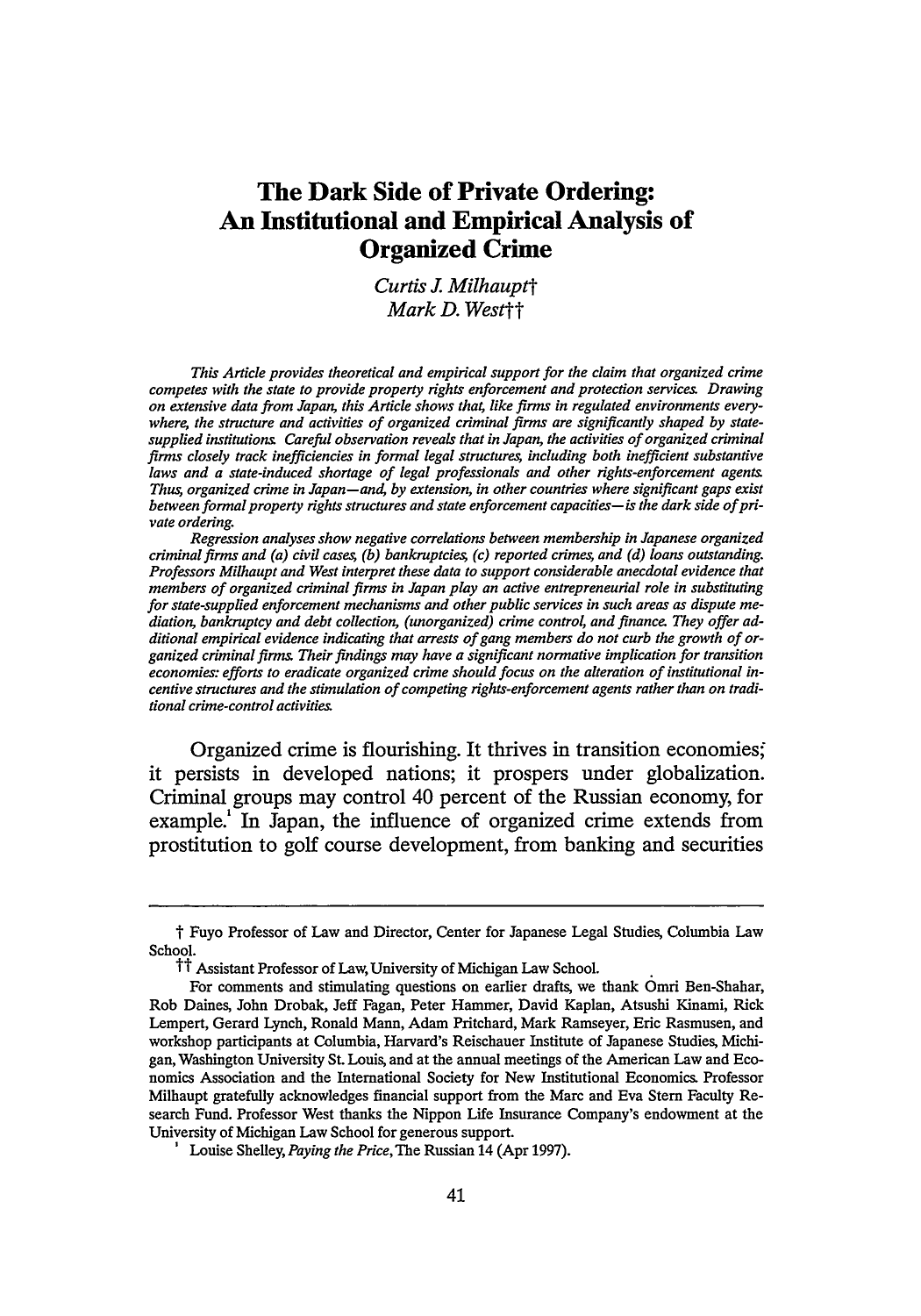To gain a better understanding of the role of organized crime in an economy, we adopt two heuristics. First, we use the term "organized criminal firms" to emphasize the fundamentally entrepreneurial role of organized crime. Second, as more fully developed below, we characterize the private enforcement activities of organized criminal firms as "illicit entrepreneurialism" because it takes place outside the bounds of state ordering, in the shadow of violence.

The Article proceeds as follows. In Part I, we survey the theory of organized crime, which is characterized by lack of agreement on fundamental principles and a shortage of empirical grounding. In Part II, we illustrate the close linkage between rights enforcement and organized crime in Japan in such areas as bankruptcy, property, debtorcreditor relations, and corporate law. Part III presents a formal model to test empirically the relationship between state institutions and illicit entrepreneurialism in Japan. Our regression analysis results are consistent with the theory that organized criminal firms in Japan substitute for state institutions in such key areas as dispute resolution, crime control, and finance. Part IV examines the implications of the Japanese experience and applies those lessons to economies in transition.

## I. ORGANIZED CRIME **THEORY**

The literature on organized crime displays a marked lack of consensus on fundamental issues. As noted above, there is little agreement even on a definition of organized crime, less still on the question of why the phenomenon exists. The result, as one commentator notes, "is a patchwork of ideas, only loosely related to each other and having little consequence for empirical research."<sup>6</sup>

Economic theory has traditionally emphasized the monopoly that organized crime enjoys over illegal products and services. Thus, criminals organize themselves into firms for the same reasons that "legitimate" firms organize: to reap economies of scale or monopoly rents.<sup>17</sup> Organized criminal firm monopolies tend to arise in the same ways as traditional monopolies -economies of scale may dictate that only one firm can effectively serve the market, small producers may merge, and barriers to entry may be created by government regulation and re-

**<sup>&</sup>quot;** Peter Reuter, *Research on American Organized Crime,* in Robert **J.** Kelly, Ko-Lin Chin, and Rufus Schatzberg, eds, *Handbook of Organized Crime in the United States* 91, **110** (Greenwood 1994).

**<sup>&</sup>quot;** Thomas C. Schelling, *Choice and Consequence* **162** (Harvard 1984).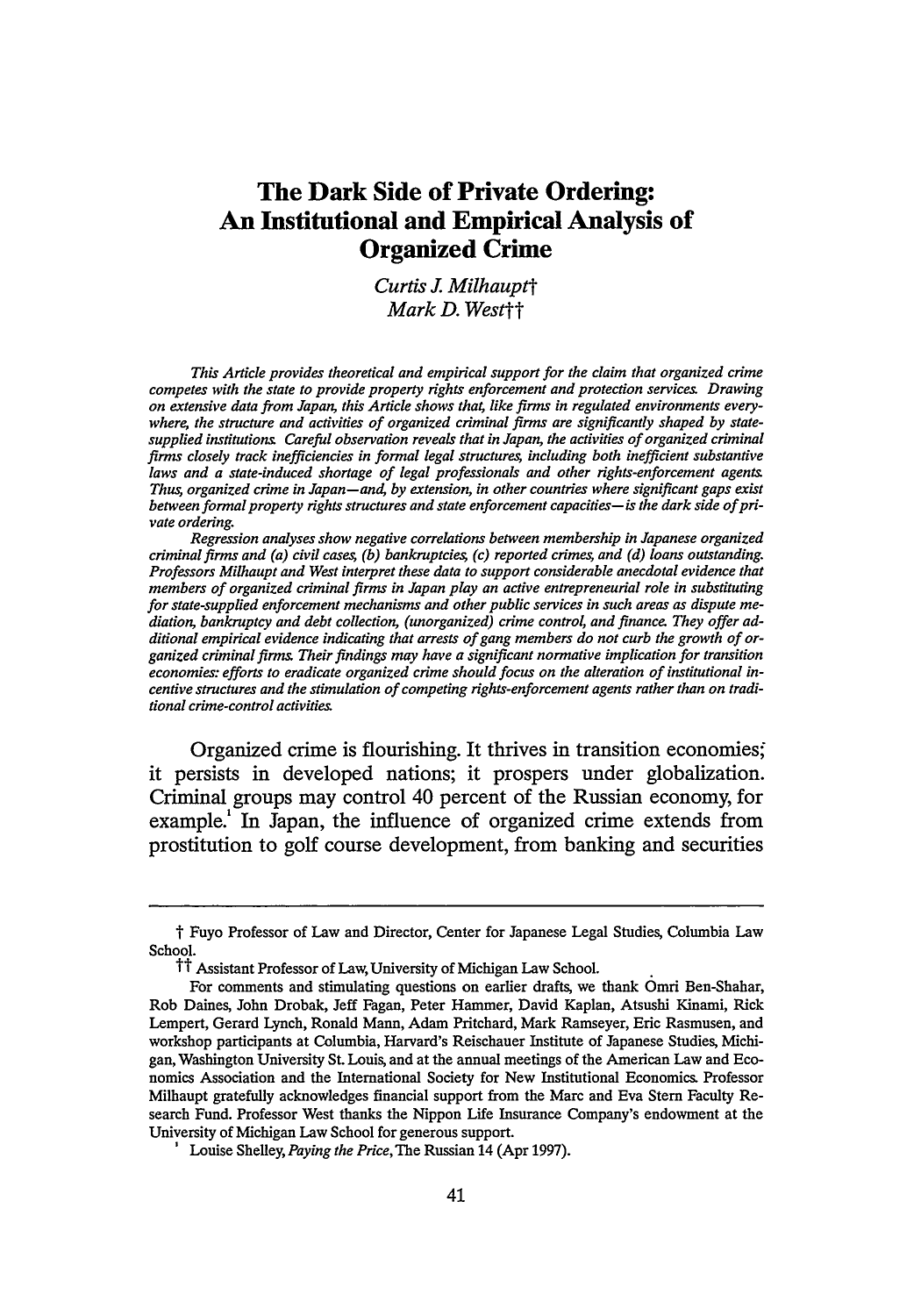strictions.<sup>8</sup> The primary means for achieving success, economists hold, is extortion.<sup>1</sup>

Sociological literature, by contrast, traditionally has focused on the cultural or ethnic linkages that dictate the structure and cohesiveness of organized crime groups, largely bypassing the more fundamental question of why such groups emerge. More recently, sociologists have argued that the primary market for organized crime services is in "unstable transactions in which trust is scarce and fragile,"<sup>20</sup> and, more generally, that organized criminal firms arise in societies characterized by a lack of trust.<sup>21</sup> Thus, for example, the rise in organized crime in Eastern Europe and Russia is explained as an outgrowth of Communism, which is said to have systematically destroyed trust in government.<sup>22</sup>

Neither approach, however, is wholly satisfying. First consider the sociologists' recent fascination with trust. Many of the services that organized criminal firms offer around the world involve not risky black or gray market transactions, but intervention in transactions that ought to be "stable," in that they are formally supported by the legal system-debt collection or labor dispute resolution, for example. Even more damaging to the proposed correlation between low trust and organized crime is the case of Japan, which no sociologist has managed to explain. Japan has extensive organized crime, yet Japan's social system is widely viewed as founded on trust. Francis Fukuyama, for instance, defines Japan as a "high-trust society" in which social capital is in abundant supply.<sup>23</sup> Cross-country empirical analyses of trust confirm

**<sup>&</sup>quot;** See John **E.** Kwoka, Jr. and Lawrence **J.** White, eds, *The Antitrust Revolution: Economics, Competition, and Policy* 9-10 (Oxford 3d ed 1999). " See Schelling, *Choice and Consequence* at 160-61 (cited in note 17) (stating that extortion

and criminal monopoly are the two types of businesses comprising racketeering).

**<sup>&#</sup>x27;** Gambetta, *The Sicilian Mafia* at 17 (cited in note 5). See also Donald Black, *Crime as Social Control,* 48 Am Soc Rev 34 (1983).

**<sup>&</sup>quot;** Gambetta, *The Sicilian Mafia* at 77 (cited in note 5). See also Diego Gambetta, *Mafia: The Price of Distrust,* in Diego Gambetta, ed, *Trust: Making and Breaking Cooperative Relations* 158, 158 (Basil Blackwell 1988).

See, for example, Federico Varese, *Is Sicily the Future of Russia? Private Protection and the Rise of the Russian Mafia,* 35 Archives Europtennes de Sociologie 224,225-26,257-58 (1994).

**<sup>&#</sup>x27;** Francis Fukuyama, *Trust The Social Virtues and the Creation of Prosperity* 26-28 (Free Press 1995). On the relationship of trust and social capital to institutions, see James S. Coleman, *Foundations of Social Theory* 300-06 (Belknap 1990) (arguing that social capital determines performance of societal institutions); Robert D. Putnam, *Making Democracy Work. Civic Tradition in Modem Italy* 174-76,184-85 (Princeton 1993) (same, focusing on differences between Northern and Southern Italy); Rafael La Porta, et al, *Trust in Large Organizations,* 87 Am Econ Rev 333, 337 (1997) (using World Values Survey data to show that "theories of trust hold up remarkably well when tested on a cross section of countries").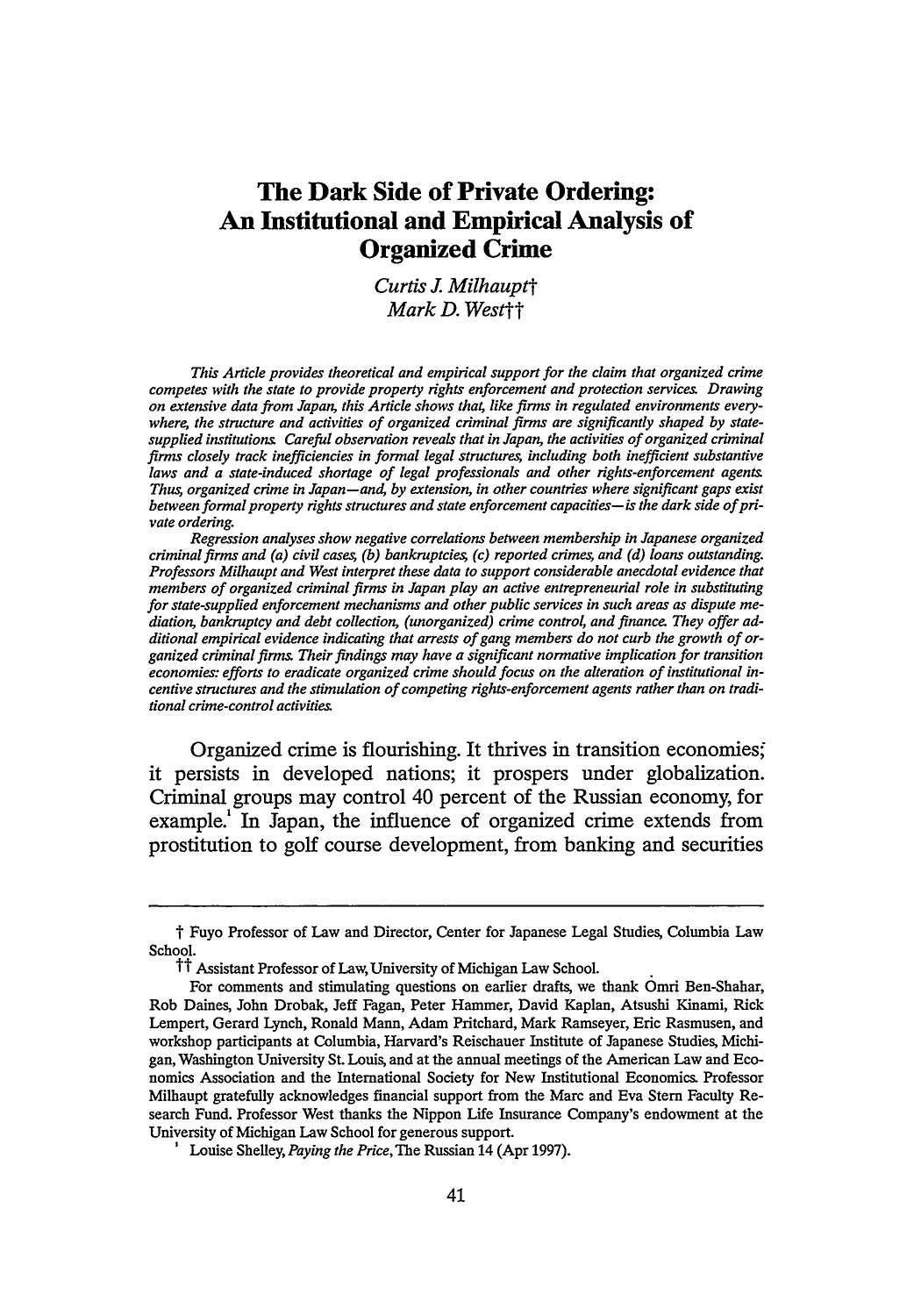that characterization and generally cast doubt on the utility of mistrust as a key explanatory variable in the origins of organized crime.<sup>24</sup>

Turn now to the traditional economic approach. Theorists have cast doubt both on the idea that organized crime relies primarily on extortion, and that monopoly is the best concept to understand the activities of organized criminals. In the past several years, observers have begun to change their perspective on the services provided **by** organized criminals and the relationship between organized crime and the state. Focusing on Sicily, for example, Diego Gambetta argues that organized criminals deal not in extortion, but in protection, including the protection of contracts in the form of dispute settlement. $\mathbb{R}^2$  Even more interestingly, he argues that rather than being a monopoly, organized crime competes with the state to provide this service.<sup>26</sup>

This recent turn in the literature is intriguing on several levels. First, it is consistent with an extensive body of literature emphasizing the entrepreneurial nature of organized crime and thus the general applicability of economic principles to firms engaged in illicit as well as legitimate activities.<sup> $\pi$ </sup> Second, it implicitly suggests that the state's

In two influential articles, Thomas Schelling proposed that market structures and economic principles generally applicable to all forms of organization apply to illegal markets con-

See, for example, World Values Study Group, World Values Survey, 1981-1984 and 1990- 1993 (ICPSR 6160) (1994), available online at <http://www.icpsr.umich.edu/cgi-bin/ archive.prl?path=ICPSR&num=6160> (visited Nov 6,1999) (covering 45 countries, 379 variables, and nearly 90,000 survey respondents). The survey reports responses to the question, "Generally speaking, would you say that most people can be trusted or that you can't be too careful in dealing with people?" According to our calculations, 52.5 percent of Japanese respondents answered that "you can't be too careful," compared with 47.4 percent in the **U.S.,** a mere 30.6 percent in Sweden, and relatively high 58.0 percent, 60.2 percent, and 61.9 percent figures in Russia, Mexico, and Italy, respectively. Although some general conclusions might be drawn from the high distrust in Italy and other countries that are often said to be plagued by organized crime, Japan's lower figure is more comparable to that of the U.S.

A recent study of World Values Survey data for twenty-three market economies finds greater evidence of trust in Japan. Stephen Knack and Philip Keefer examined what they term "trustworthiness," as measured by responses to questions on civic cooperation. Across societies, they found (unsurprisingly) positive correlations between trust and trustworthiness. Although Japan has relatively low "trust" scores, they found trustworthiness in Japan to be the third highest in the survey, well ahead of the Scandinavian countries and the U.S. Italy placed above the U.S as well. Stephen Knack and Philip Keefer, *Does Social Capital Have an Economic Payoff.? A Cross-Country Investigation,* 112 Q J Econ 1251, 1258-59, 1285 (1997). Compare Toshio Yamagishi, et al, *Uncertainty, Trust and Commitment Formation in the United States and Japan,* 104 *Am* **J** Soc 165 (1998) (finding statistically significant evidence that the level of general trust is higher in the U.S. than in Japan); Toshio Yamagishi, *Shinrai no Kōzō* [*The Anatomy of Trust*] 64-66 (Toyko 1998) (noting differences between natural trust ("lovers' commitment") and strategic trust to reduce transaction costs ("yakuza commitment")).

Gambetta, *The Sicilian Mafia* at 16-19 (cited in note 5). See Barbara Alexander, *The Rational Racketeer: Pasta Protection in Depression Era Chicago,* 40 **J** L & Econ 175, 184-85, 198 (1997) (arguing that the actual Depression era pasta racket in Chicago stands "in sharp contrast to Hollywood portrayals that depict gangsters as crude extortionists").

See Gambetta, *The Sicilian Mafia* at 80 (cited in note 5).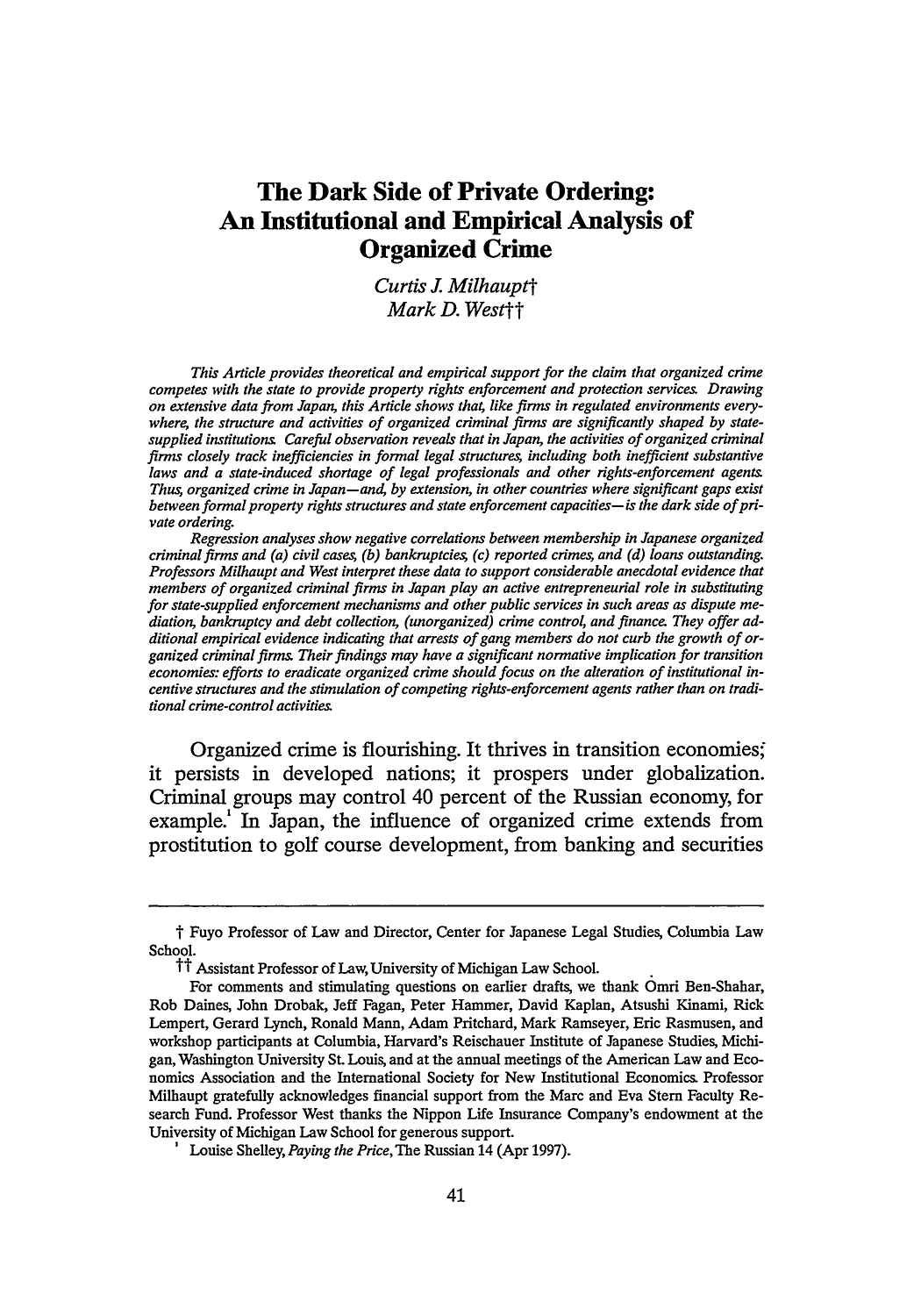institutional structure supplies incentives for illicit firms just as it does for legitimate enterprises; thus, firm adaptation is the central problem of economic organization in illegal as well as legal markets.<sup> $\overline{x}$ </sup> Finally, the stylized histories of regions as diverse as post-feudal Sicily and post-Soviet Russia, which Gambetta and others rely upon in developing their arguments, contain interesting parallels with Japanese history, suggesting that societies currently experiencing significant organized crime problems began from a common starting point." Even the U.S. experience with organized crime suggests a linkage between ineffective or ill-advised state structures and organized criminal activities.<sup>30</sup>

Institutional analysis-properly informed by empirical research-is a way to unite the insights provided by existing approaches to organized crime. As Gambetta posits with his theory of substitutes for state enforcement, and implicit in the economic ideas of firm organization, organized criminal firms often arise shortly after the historical establishment of formal property rights regimes.<sup>31</sup> Post-feudal Japan, for instance, like post-feudal Italy and post-Soviet Russia, is characterized by dramatic increases in formal property rights. Similar to these other countries, post-feudal Japan also is characterized by a weakness of complementary enforcement mechanisms.<sup>32</sup> The Japanese transition out of feudalism left a void for private transaction-makers and rights-enforcers that was filled by a hodgepodge of groups, which

trolled by organized criminal firms. Thomas C. Schelling, *What is the Business of Organized Crime?,* 20 J Pub L **71** (1971), reprinted in Schelling, *Choice and Consequence* 179,182-83 (cited in note 17); Thomas C. Schelling, *Economics and Criminal Enterprise,7* Public Interest **61** (1967), reprinted in Schelling, *Choice and Consequence* 158, 162-64. More recently, scholars added to Schelling's governance-structure analysis by applying transaction cost analysis to organized criminal firms. See Annelise Anderson, *Organized Crime Mafia and Governments,* in Gianluca Fiorentini and Sam Peltzman, eds, *The Economics of Organized Crime* 33, 42-47 (Cambridge 1995); Andrew R. Dick, *When Does Organized Crime Pay? A Transaction Cost Analysis,* **15** Intl Rev L & Econ 25 (1995).<br><sup>a</sup> For a discussion of firm adaptation in licit markets, see F.A. Hayek, *The Use of Knowledge* 

*in Society,* 35 Am Econ Rev 519,527 (1945).

See, for example, Handelman, *Comrade Criminal* (cited in note 14) (containing a history of organized crime in Russia); Oriana Bandiera, *Competing for Protection: Land Fragmentation and the Rise of the Sicilian Mafia* (unpublished manuscript dated July 1,1999) (noting rise of mafia in nineteenth-century transition from feudalism to capitalism).

See, for example, Dennis Hevesi, *New Home Costs Found Highest in* New *York,* NY Times BI (July 28,1999) (reporting on study finding "arcane and byzantine" zoning and building codes and organized crime infiltration of labor unions and construction companies to be significant contributing factors to New York City's high home building costs).

**<sup>&</sup>quot;** See Gambetta, *The Sicilian Mafia* at 77-81,252 (cited in note 5) (describing the social circumstances that gave rise to the mafia and arguing that property rights come with a desire to protect those rights with force when necessary).

See Philip C. Brown, *'Feudal Remnants' and Tenant Power: The Case of Niigata, Japan, in the Nineteenth and Early Twentieth Centuries,* **15** Peasant Stud **5,7-10** (1987) (discussing property redistribution techniques such as rent determination and field allocation).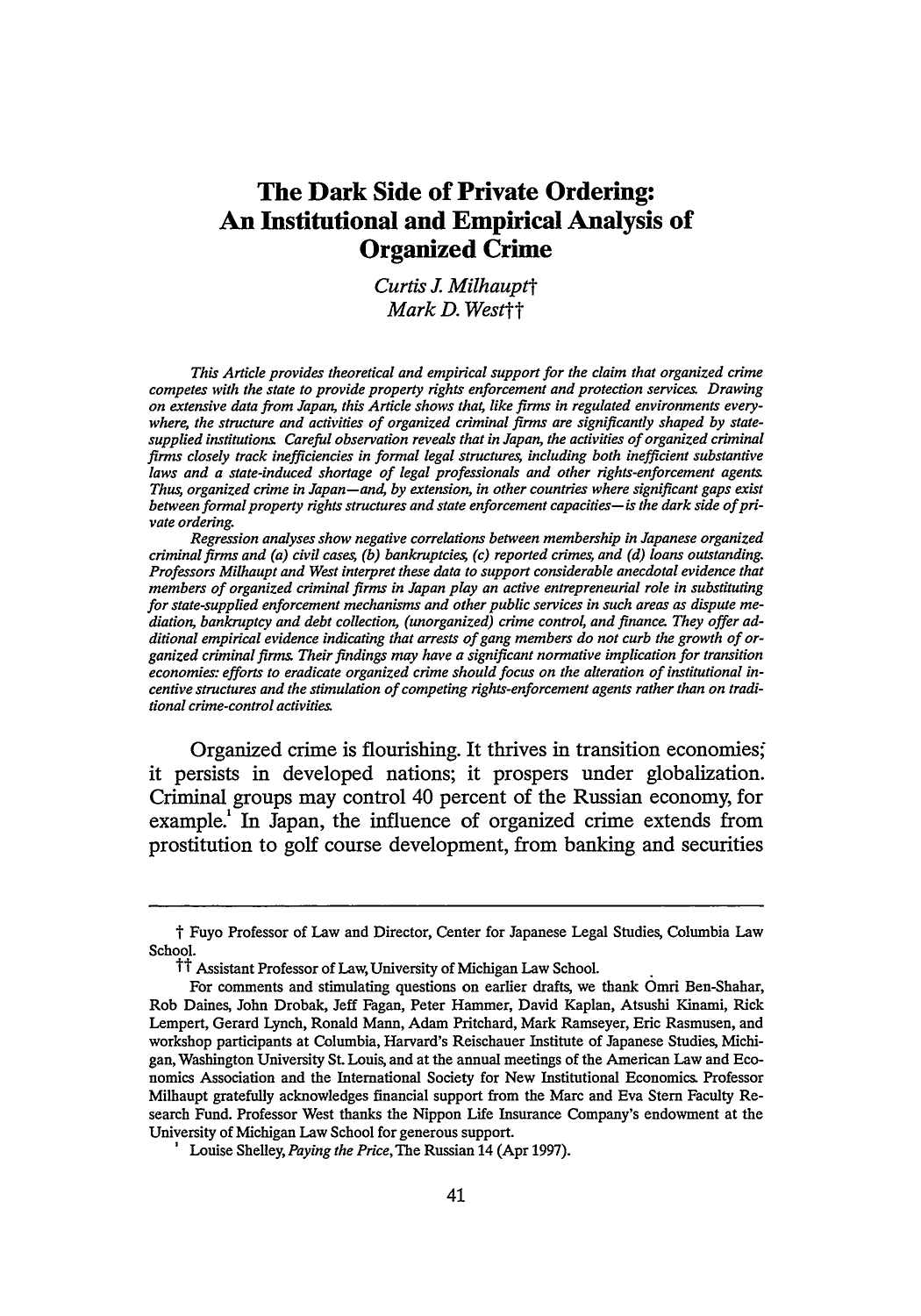in Japan included an amalgam of disenfranchised samurai, hoodlums, and poor peasants. This mismatch between property rights and enforcement mechanisms leads to organized crime-the dark side of private ordering. In order to develop and provide empirical support for this emergent view of organized crime, we thus focus on the institutional environment that provides fertile ground for illicit entrepreneurialism.

Although there is nothing inherently "illicit" about private ordering, there are several reasons to be concerned about the particular brand of entrepreneurialism discussed in this Article. First, the "legitimate" activity of organized criminal firms is often used to launder income from illegal activities and to hide it from tax officials." Second, the activities of organized criminal firms are often accompanied **by** the threat or use of violence." Third, as a growing body of theoretical literature suggests, private and segmented enforcement of property rights can lead to the entrenchment of small-scale inefficient monopolies, high transaction costs, and a "tragedy of coercion" **in** which savings from the provision of collective services are dissipated in contests both among firms and between firms and the state.<sup>35</sup> Finally, regardless of efficiency concerns, private ordering **by** organized criminal firms is qualitatively different from conventional private ordering **by** contract or arbitration. While both avoid resort to governmental institutions, only the latter operates within constraints that are *inherently* legal, because they are legitimized **by** the same political theory that supports the governing order generally.<sup>\*</sup> Similarly, while the activities of both organized criminal groups and the state are backed **by** coer-

<sup>&</sup>lt;sup>"</sup> See, for example, Kazuaki Morimoto, *Mane-Rōndaringu Kisei no Igi to Dōkō* [Trends in and Significance of Money Laundering Regulation], 1543 Kin'yū Hōmu Jijō 6, 9-10 (1999); Hisao *Katoh, Prohibition of the* [sic] *Money Laundering as a Countermeasure Against Organized Crime Groups (Yakuza or Boryokudan) in Japan,7* Keio L Rev 21,34-37 (1994).

See A. Mitchell Polinsky and Steven Shavell, *The Economic Theory of Public Enforcement of Law,* National Bureau of Economic Research Working Paper Series No 6993,3-4 (Mar 1999) (arguing that private enforcement of the law would require force to "gather information, capture violators, and prevent reprisal," but that the state generally does not want to allow private parties to use such force). See also William M. Landes and Richard **A.** Posner, *The Private Enforcement of Law,* 4 **J** Legal Stud 1, 31-33 (1975) (discussing inefficiency of allocating criminal law enforcement to private actors). Compare Gary S. Becker and George **.** Stigler, *Law Enforcement, Malfeasance and Compensation of Enforcers,* 3 **J** Legal Stud 1, 16-17 (1974) (suggesting that the quality of law enforcement can be improved **by** "raising the salaries of public enforcers **...** [and] paying private enforcers for performance, or on a piece-rate basis").

**<sup>&</sup>quot;** Thrdinn Eggertsson, *Economic Behavior and Institutions* 36 (Cambridge 1990); Kai Konard and Stergios Skaperdas, *The Market for Protection and the Origin of the State,* Centre for Economic Policy Research Discussion Paper No 2173 (June 1999) (on file with authors). See also Serguey Braguinsky, *Enforcement of Property Rights During the Russian Transition" Problems and Some Approaches to a New Liberal Solution,* 28 **J** Legal Stud 515 (1999).

**<sup>.</sup>** We are grateful to Gerard Lynch for this insight.